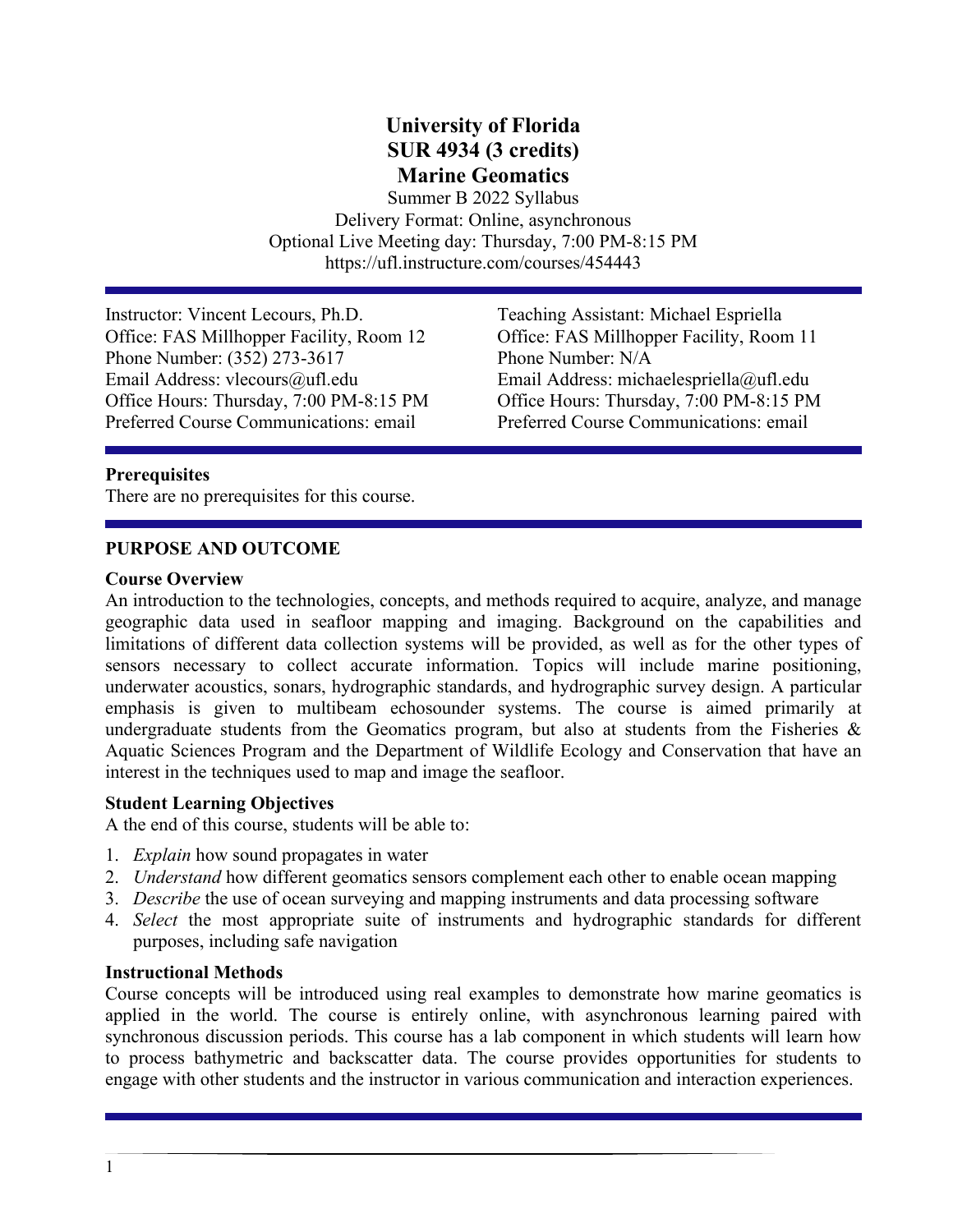# **DESCRIPTION OF COURSE CONTENT**

# **Topical Outline/Course Schedule (subject to change)**

This syllabus represents current plans and objectives for this course. As the semester progresses, changes may need to be made to accommodate timing, logistics, or enhance learning. Such changes, communicated clearly, are not unusual and should be expected.

| Weeks | Dates                                          | Topics                                                                   |  |  |  |  |  |  |
|-------|------------------------------------------------|--------------------------------------------------------------------------|--|--|--|--|--|--|
|       | June $27th$ to July $3rd$                      | Course Introduction,<br>Introduction to Remote Sensing for Ocean Mapping |  |  |  |  |  |  |
|       | July $4^{th}$ to July $10^{th}$                | Instruments and Platforms for Ocean Mapping                              |  |  |  |  |  |  |
| 3     | July 11 <sup>th</sup> to July 17 <sup>th</sup> | Multisensor Integration, Positioning                                     |  |  |  |  |  |  |
| 4     | July $18^{th}$ to July $24^{th}$               | Survey Design, Hydrographic Standards                                    |  |  |  |  |  |  |
|       | July $25^{\text{th}}$ to July $31^{\text{st}}$ | Data Processing, Overview of Software and Surveying Systems              |  |  |  |  |  |  |
| 6     | August $1st$ to August $7th$                   | Data Products, Management, and Interpretation                            |  |  |  |  |  |  |

# **Course Materials and Technology**

Because of its online nature, this course requires access to a computer or mobile device with a highspeed internet connection, a headset and/or microphone and speakers, and the latest version of a web browser. Canvas supports only the two most recent versions of any given browser [\(What browser am](http://whatbrowser.org/)  [I using?\)](http://whatbrowser.org/). A webcam is suggested for the live discussions.

The course will use a variety of software, including open-source software that can be downloaded on any desktop computer and laptop.

Technical support is available through the UF Help Desk at:

- Learning-support $(\partial_t u f \cdot \mathbf{1})$ .edu
- $\bullet$  (352) 392-HELP select option 2
- <https://lss.at.ufl.edu/help.shtml>

# **ACADEMIC REQUIREMENTS AND GRADING**

# **Assignments and Exams**

- Every week, students will be given a list of potential readings relevant to the weekly topics. Students will need to read the assigned documents and share discussion points on an online discussion forum. Students are also expected to interact with others in this forum. Students are expected to provide original and relevant contributions to achieve full marks. If more than one discussion is missed, each additional discussion missed will lead to a 5 points reduction in the point total. Discussions will be evaluated using a rubric.
- In lieu of a comprehensive final exam, six quizzes will be given to assess the students' understanding of each week's topics. The five highest grades of the six quizzes will be counted as part of the final grade.
- This course has a lab component during which the students will apply theoretical concepts in a practical GIS environment using real data. Six lab assignments will be graded, and the five highest grades of those assignments will count towards the final grade.
- All assignments will be submitted on the course website. Presentation of the assignments must be neat, logical, organized, and appropriately referenced. Poor presentation will be penalized up to a maximum of 20% of the value of assignments and exams.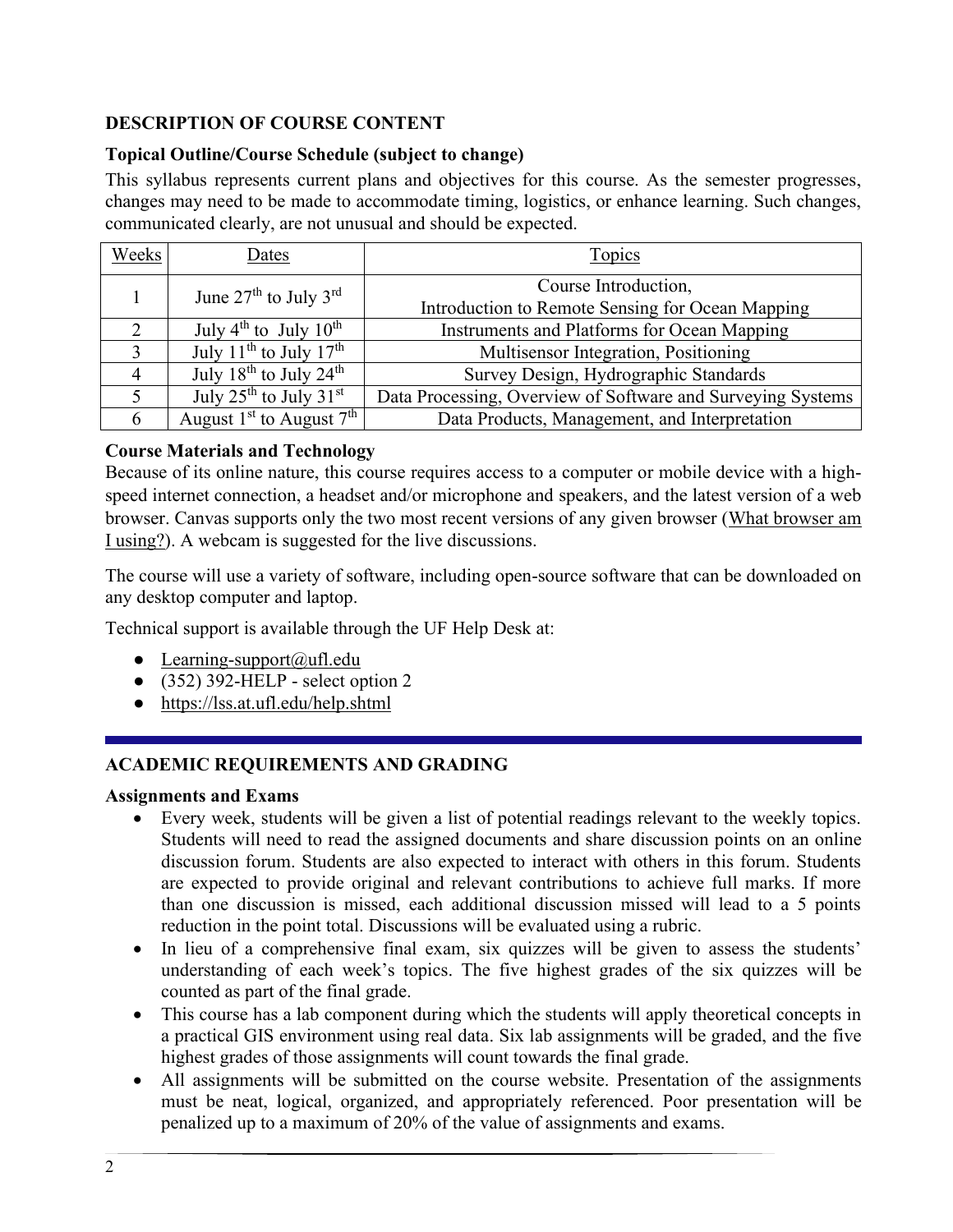# **Grading**

| Requirement                                 | % of final grade  |
|---------------------------------------------|-------------------|
| Online Discussion based on Readings (6x)    | 5% each $(25%)$   |
| Quizzes (5 best of 6, all 6 must be taken)  | 5% each $(25%)$   |
| Labs (5 best of 6, all 6 must be completed) | 10% each $(50\%)$ |

| Points 93-<br>earned | 100 | $90 -$<br>92 | 87-<br>89 | $83 - 80 -$<br>86 | 82    | $77-$<br>79 | 76           | $73 - 70 - 1$<br>72 | $1\,67$ - $1$<br>69 | $63 -$<br>66 | $60-$<br>62 | Below<br>60 |
|----------------------|-----|--------------|-----------|-------------------|-------|-------------|--------------|---------------------|---------------------|--------------|-------------|-------------|
| Letter<br>Grade      | A   |              | $B+$      |                   | $B -$ | $C+$        | $\mathbf{C}$ |                     |                     |              |             |             |

| Letter |   |                                                                                                                                                                                 | $B+$ | B | $B-$ | $C+$ | $\mathbf C$ | $\overline{C}$ | $\mathsf{D}^+$ | $\mid$ D $\mid$ | $D$ - | $E$ WF $I$ NG S-U |  |     |
|--------|---|---------------------------------------------------------------------------------------------------------------------------------------------------------------------------------|------|---|------|------|-------------|----------------|----------------|-----------------|-------|-------------------|--|-----|
| Grade  | A | $A -$                                                                                                                                                                           |      |   |      |      |             |                |                |                 |       |                   |  |     |
| Grade  |   | 4.0 $\mid$ 3.67 $\mid$ 3.33 $\mid$ 3.0 $\mid$ 2.67 $\mid$ 2.33 $\mid$ 2.0 $\mid$ 1.67 $\mid$ 1.33 $\mid$ 1.0 $\mid$ 0.67 $\mid$ 0.0 $\mid$ 0.0 $\mid$ 0.0 $\mid$ 0.0 $\mid$ 0.0 |      |   |      |      |             |                |                |                 |       |                   |  | 0.0 |
| Points |   |                                                                                                                                                                                 |      |   |      |      |             |                |                |                 |       |                   |  |     |

For greater detail on the meaning of letter grades and university policies related to them, see the Registrar's Grade Policy regulations at:

<http://catalog.ufl.edu/ugrad/current/regulations/info/grades.aspx>

### **Late Policy**

Due dates are indicated in the calendar above. Any modifications to these dates will be announced by the instructor when assignments are given. A deduction of 10% will be made for each day that an assignment is late, with the first 10% being removed immediately after the due time.

# **Policy Related to Make-up Exams, Other Work, and Required Class Attendance**

It is the responsibility of the student to access on-line lectures, readings, quizzes, and exams and to maintain satisfactory progress in the course. Requirements for class attendance and make-up exams, assignments and other work are consistent with university policies that can be found at: <https://catalog.ufl.edu/ugrad/current/regulations/info/attendance.aspx>

Computer or other hardware failures, except failure of the UF e-Learning system, will not excuse students for missing assignments. Any late submissions due to technical issues MUST be accompanied by the ticket number received from the Helpdesk when the problem was reported to them. The ticket number will document the time and date of the problem. You MUST e-mail your instructor within 24 hours of the technical difficulty if you wish to request consideration. For computer, software compatibility, or access problems call the HELP DESK phone number—352- 392-HELP = 352- 392-4357 (option 2).

# **STUDENT EXPECTATIONS, ROLES, AND OPPORTUNITIES FOR INPUT**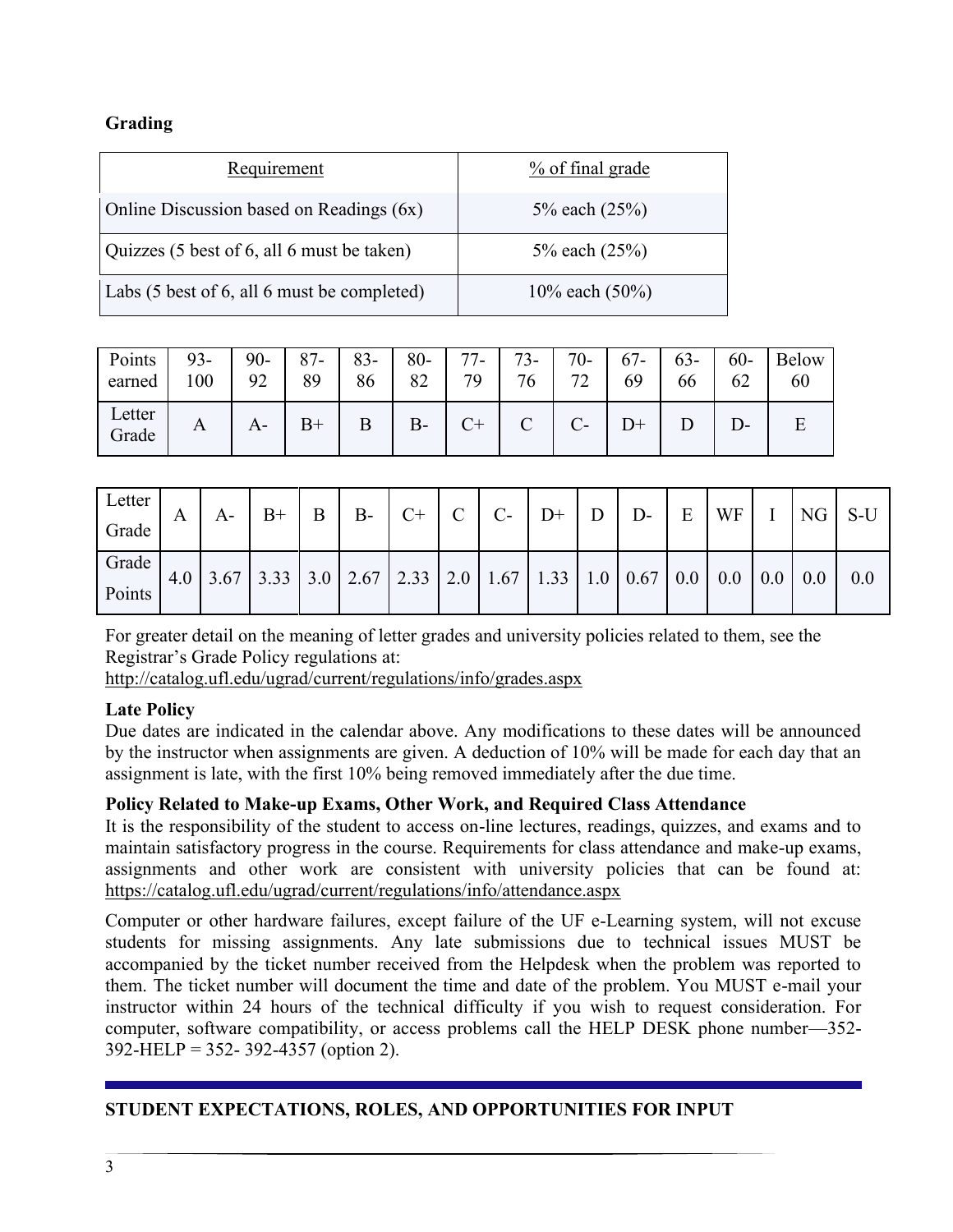### **Expectations Regarding Course Behavior**

You are expected to actively engage in the course throughout the semester. You must come to the online discussions (live or not) prepared by completing all out-of-class assignments. This preparation gives you the knowledge or practice needed to engage in higher levels of learning during the live discussion sessions. If you are not prepared, you may struggle to keep pace with the activities occurring in the course, and it is unlikely that you will reach the higher learning goals of the course. Your participation fosters a rich course experience for you and your peers that facilitates overall mastery of the course objectives.

In order to facilitate the creation of a functional learning community and out of respect for the instructor and the other students, it is expected that all cell phones be either set on silent mode or turned off, except when authorized by the instructor. Please mute your microphone when not speaking. Recording devices are strictly prohibited.

### **Communication Courtesy and Professionalism**

Just as in any professional environment, meaningful and constructive dialogue is expected in this class and requires a degree of mutual respect, willingness to listen, and tolerance of opposing points of view. Respect for individual differences and alternative viewpoints will be maintained in this class at all times. All members of the class are expected to follow rules of common courtesy, decency, and civility in all interactions. Failure to do so will not be tolerated and may result in loss of participation points and/or referral to the Dean of Students' Office.

#### **Netiquette Guide for Online Courses**

It is important to recognize that the online classroom is in fact a classroom, and certain behaviors are expected when you communicate with both your peers and your instructors. All members of the class are expected to follow rules of common courtesy in all email messages, threaded discussions and chats. Failure to do so may result in loss of participation points and/or referral to the Dean of Students' Office. These guidelines for online behavior and interaction are known as netiquette.

Remember that your password is the only thing protecting you from pranks or more serious harm.

- Don't share your password with anyone .
- Change your password if you think someone else might know it.
- Always log out when you are finished using the system.

When communicating online, you should always:

- Treat your instructor and classmates with respect in email or any other communication.
- Use clear and concise language.
- Remember that all college level communication should have correct spelling and grammar (this includes discussion boards).
- Avoid slang terms such as "wassup?" and texting abbreviations such as "u" instead of "you."
- Use standard fonts such as Ariel, Calibri or Times new Roman and use a size 10 or 12 pt. font.
- Avoid using the caps lock feature AS IT CAN BE INTERPRETTED AS YELLING.
- Limit and possibly avoid the use of emoticons.
- Be cautious when using humor or sarcasm as tone is sometimes lost in an email or discussion post and your message might be taken seriously or sound offensive.
- Be careful with personal information (both yours and other's).
- Do not send confidential information via e-mail.

When you send an email to your instructor, teaching assistant, or classmates, you should:

• Use a descriptive subject line.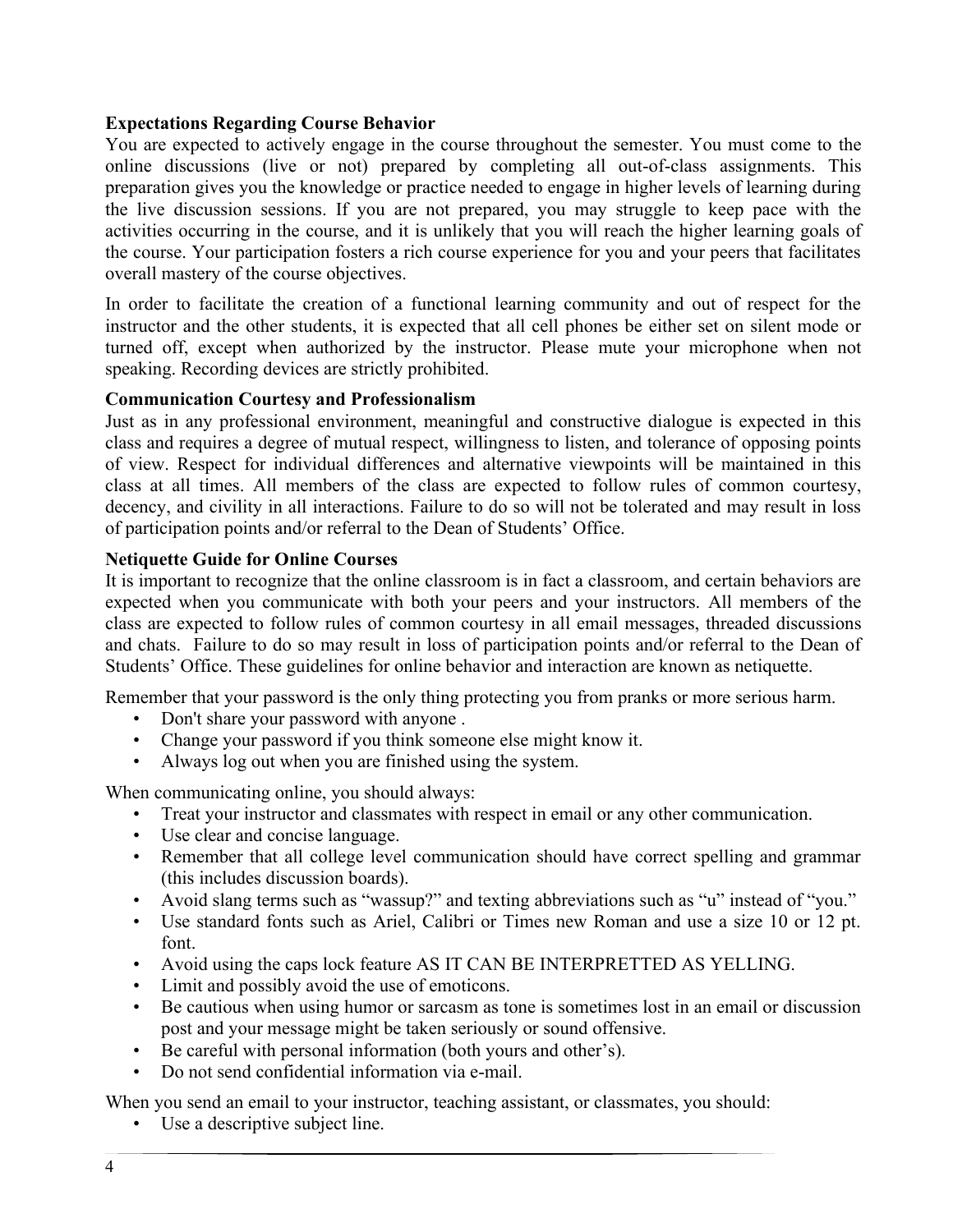- Be brief.
- Avoid attachments unless you are sure your recipients can open them.
- Avoid HTML in favor of plain text.
- Sign your message with your name and return e-mail address.
- Think before you send the e-mail to more than one person. Does everyone really need to see your message?
- Be sure you REALLY want everyone to receive your response when you click, "reply all."
- Be sure that the message author intended for the information to be passed along before you click the "forward" button.

When posting on the Discussion Board in your online class, you should:

- Make posts that are on topic and within the scope of the course material.
- Take your posts seriously and review and edit your posts before sending.
- Be as brief as possible while still making a thorough comment.
- Always give proper credit when referencing or quoting another source.
- Be sure to read all messages in a thread before replying.
- Don't repeat someone else's post without adding something of your own to it.
- Avoid short, generic replies such as, "I agree." You should include why you agree or add to the previous point.
- Always be respectful of others' opinions even when they differ from your own.
- When you disagree with someone, you should express your differing opinion in a respectful, non-critical way.
- Do not make personal or insulting remarks.
- Be open-minded.

# **Opportunities for Input and Online Faculty Course Evaluation Process**

Your comments are very valuable to the instructor. They will be used by the instructor to make specific improvements to the course (*e.g.*, assignments) and teaching style. The instructor will be providing opportunities throughout the semester for students to provide direct feedback on the course. However, students are encouraged to email the instructor at any time if they have concerns or comments to share with the instructor.

In addition, at approximately the mid-point of the semester, the School of Forest, Fisheries, and Geomatics Sciences might request anonymous feedback on student satisfaction on various aspects of this course. These surveys will be sent out through Canvas and are not required, but encouraged. This is not the UF Faculty Evaluation!

Finally, at the end of the semester, students are expected to provide professional and respectful feedback on the quality of instruction in this course by completing course evaluations online via GatorEvals. Guidance on how to give feedback in a professional and respectful manner is available at [https://gatorevals.aa.ufl.edu/students/.](https://gatorevals.aa.ufl.edu/students/) Students will be notified when the evaluation period opens, and can complete evaluations through the email they receive from GatorEvals, in their Canvas course menu under GatorEvals, or via [https://ufl.bluera.com/ufl/.](https://ufl.bluera.com/ufl/) Summaries of course evaluation results are available to students at [https://gatorevals.aa.ufl.edu/public-results/.](https://gatorevals.aa.ufl.edu/public-results/)

### **Academic Integrity**

As a student at the University of Florida, you have committed yourself to uphold the Honor Code, which includes the following pledge: *"We, the members of the University of Florida community, pledge to hold ourselves and our peers to the highest standards of honesty and integrity."*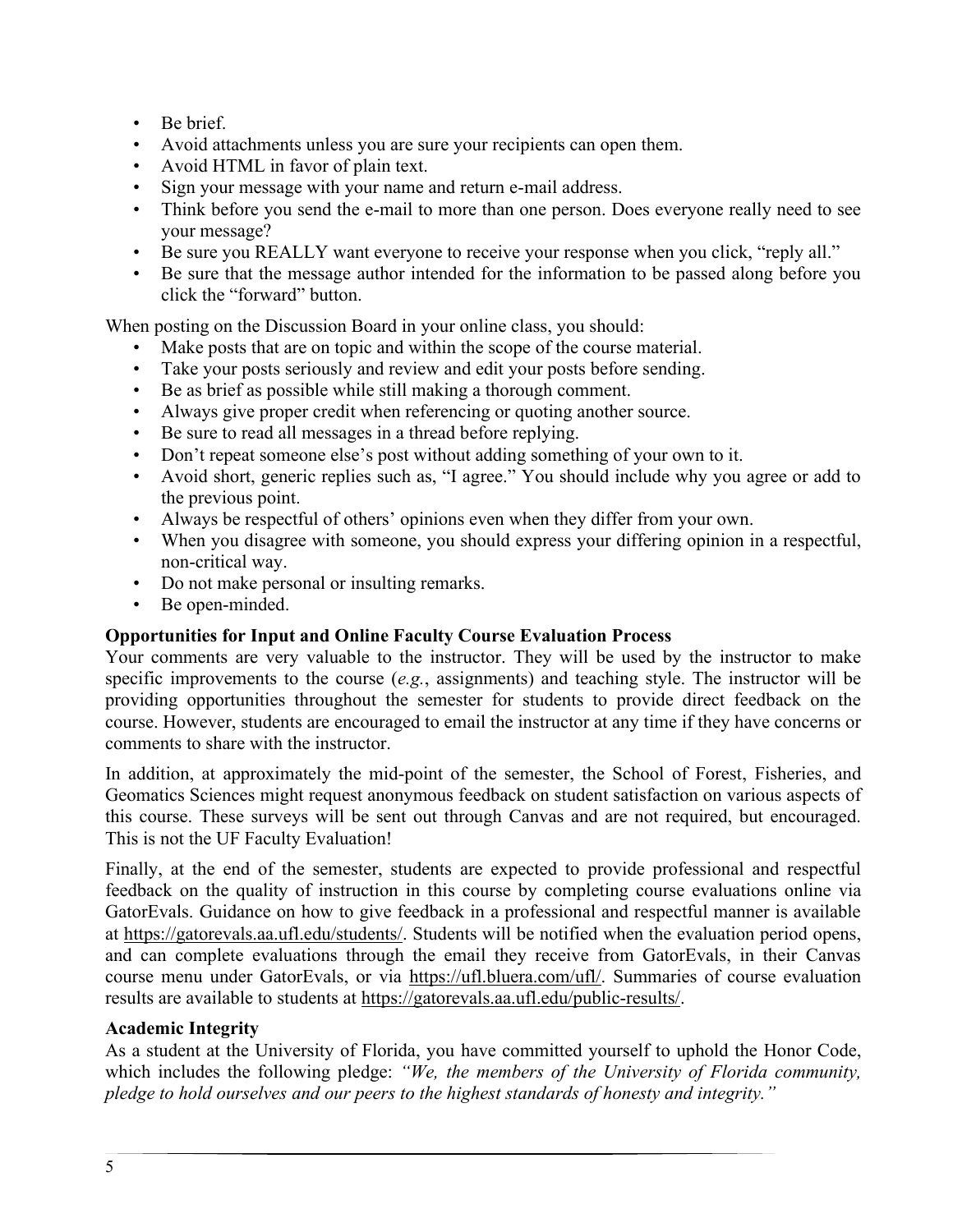You are expected to exhibit behavior consistent with this commitment to the UF academic community, and on all work submitted for credit at the University of Florida, the following pledge is either required or implied: *"On my honor, I have neither given nor received unauthorized aid in doing this assignment."*

It is assumed that you will complete all work independently in each course unless the instructor provides explicit permission for you to collaborate on course tasks (*e.g.*, assignments, papers, quizzes, exams). Furthermore, as part of your obligation to uphold the Honor Code, you should report any condition that facilitates academic misconduct or appropriate personnel. It is your individual responsibility to know and comply with all university policies and procedures regarding academic integrity and the Student Honor Code. Violations of the Honor Code at the University of Florida will not be tolerated.

Please remember that cheating, lying, misrepresentation, or plagiarism in any form is unacceptable and inexcusable behavior. Violations will be reported to the Dean of Students Office for consideration of disciplinary action. For more information regarding the Student Honor Code, please see: [http://www.dso.ufl.edu/sccr/process/student-conduct-honor-code.](http://www.dso.ufl.edu/sccr/process/student-conduct-honor-code) À

### **Inclusive Learning Environment**

This course embraces the University of Florida's Non-Discrimination Policy, which reads,

*The University shall actively promote equal opportunity policies and practices conforming to laws against discrimination. The University is committed to non-discrimination with respect to race, creed, color, religion, age, disability, sex, sexual orientation, gender identity and expression, marital status, national origin, political opinions or affiliations, genetic information and veteran status as protected under the Vietnam Era Veterans' Readjustment Assistance Act.*

If you have questions or concerns about your rights and responsibilities for inclusive learning environment, please see the instructor or refer to the Office of Multicultural & Diversity Affairs website: [http://multicultural.ufl.edu.](http://multicultural.ufl.edu/)

#### **Software Use**

All faculty, staff and students of the university are required and expected to obey the laws and legal agreements governing software use. Failure to do so can lead to monetary damages and/or criminal penalties for the individual violator. Because such violations are also against university policies and rules, disciplinary action will be taken as appropriate.

#### **SUPPORT SERVICES**

### **Accommodations for Students with Disabilities**

The Disability Resource Center coordinates the needed accommodations of students with disabilities. This includes registering disabilities, recommending academic accommodations within the classroom, accessing special adaptive computer equipment, providing interpretation services and mediating faculty-student disability-related issues. Students requesting classroom accommodation must first register with the Dean of Students Office within the first week of class. The Dean of Students Office will provide documentation to the student who must then provide this documentation to the course instructor to receive accommodations. Please make sure you provide this letter to the instructor by the end of the second week of the course. The College is committed to providing reasonable accommodations to assist students in their coursework.